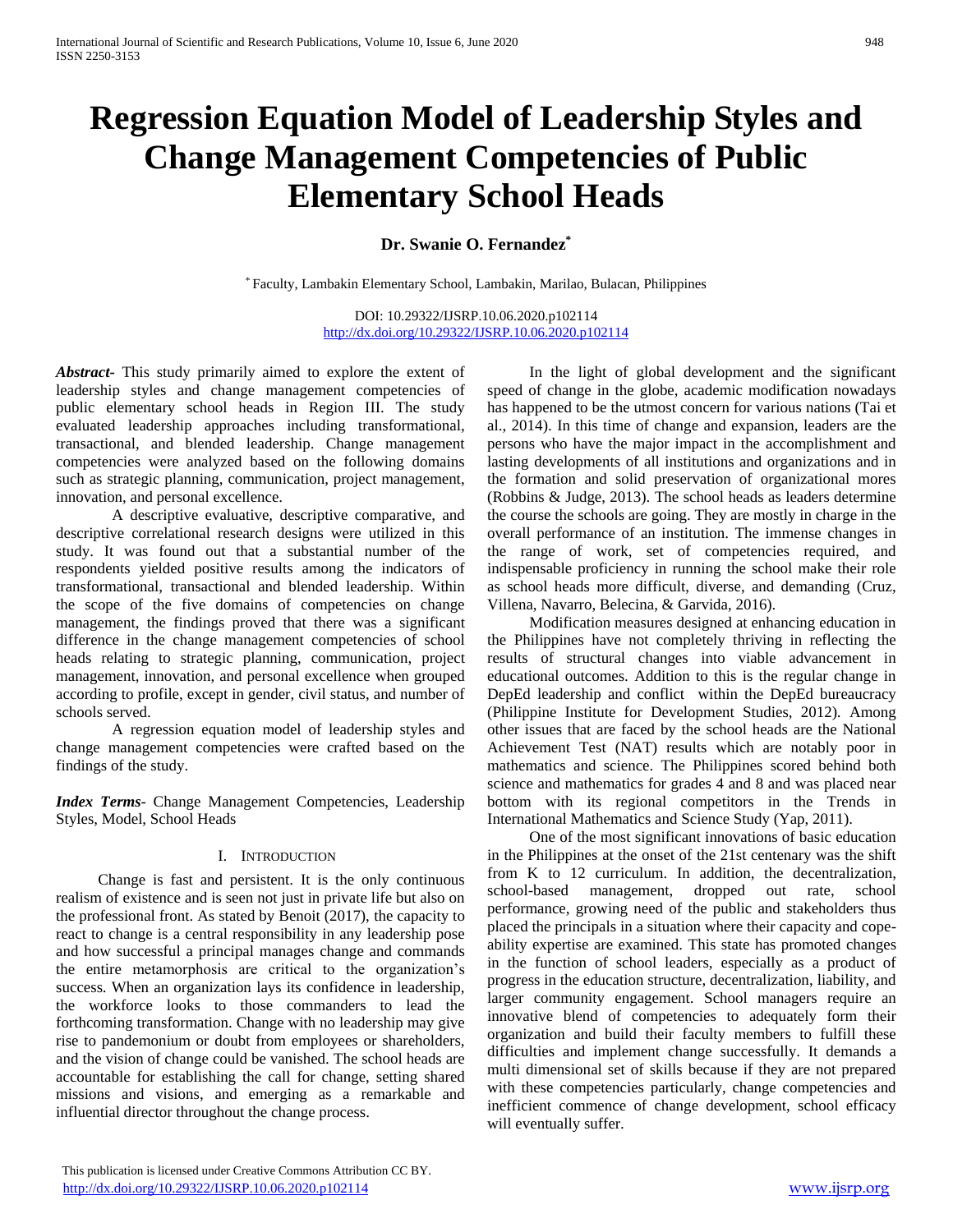Thus far, profusion of investigations has been undertaken on leadership styles; however, a small number of empirical studies focus on change management competencies of school heads. This exploration sought to find out the relationship between leadership styles of school heads and their change management competencies as one of the primary causes in delivering positive change to the organization. Ultimately, in order for the school heads to address the needs that have been rested upon them with educational changes and institutional responsibilities, the urgency to examine this issue further is crucial.**.** 

#### II. RESEARCH QUESTIONS

The central objective of this inquiry was to determine what extent the school heads in Region III practice leadership styles and change management competencies.

Specifically, this investigation aimed to resolve the following questions:

- 1. What is the profile of the school head-respondents in terms of:
	- 1.1 age;
	- 1.2 gender;
	- 1.3 civil status;
	- 1.4 present position;
	- 1.5 highest educational attainment;
	- 1.6 length of service as school heads; and
	- 1.7 number of schools served?
- 2. To what extent do the school head-respondents practice the following leadership styles:
	- 2.1 transformational leadership;
	- 2.2 transactional leadership; and
	- 2.3 blended leadership?
- 3. What are the change management competencies of the school head-respondents in Region III based on the following dimensions:
	- 3.1 strategic planning;
	- 3.2 communication;
	- 3.3 project management;
	- 3.4 innovation; and
	- 3.5 personal excellence?
- 4. Is there a significant difference in the leadership styles of public elementary school heads when grouped according to profile?
- 5. Is there a significant difference in the change management competencies of elementary school heads when grouped according to profile?
- 6. Is there a significant relationship between leadership styles and change management competencies of public elementary school heads?
- 7. What regression equation model may be crafted based on the findings of the study?

#### III.RESEARCH METHODOLOGY

The study was conducted all over Region III assessing the degree of practice of leadership styles and change management competencies of school heads in the elementary department. Descriptive evaluative, descriptive comparative, and descriptive correlational research designs were utilized in this study to find

 This publication is licensed under Creative Commons Attribution CC BY. <http://dx.doi.org/10.29322/IJSRP.10.06.2020.p102114> [www.ijsrp.org](http://ijsrp.org/)

out the leadership styles and change management competencies of public elementary school heads.

The participants of the study were employed for the school year 2019-2020, with five years experience as school heads. Excluded criterion was the school head who supervised the annex school in the elementary, only the principal item in the Department of Education for the elementary department constituted the study requirements. The study also employed Cochran's formula and convenience sampling technique.

Given the general characteristics of the school headrespondents, the researcher gathered 925 principals in the region. This was due to data gathering constraints which the researcher experienced.

To quantify the data in the study, the succeeding statistical measurements were employed.

Frequency and percentage were utilized to summarize the profile of the respondents, the weighted mean was applied to determine the leadership styles and change management competencies of the school head-respondents, Mann Whitney U Test and Kruskal Wallis Test were selected to determine the significant difference in the leadership styles and change management competencies of the school head-respondents when they were grouped according to their profile, Spearman Rho was operated to examine the significant relationship between leadership styles and change management competencies of the respondents and Linear Regression was utilized to craft an illustration of the study.

#### IV. RESULTS AND DISCUSSION

| Table 1. Profile of the School Head-Respondents |  |
|-------------------------------------------------|--|
|                                                 |  |

| Profile                 | Frequency | Percentage |
|-------------------------|-----------|------------|
| Age                     |           |            |
| 36 - 40 Years Old       | 92        | 9.9%       |
| 41 - 45 Years Old       | 190       | 20.5%      |
| 46 - 50 Years Old       | 376       | 40.6%      |
| 51 - 55 Years Old       | 251       | 27.1%      |
| 56 - 60 Years Old       | 16        | 1.7%       |
| 61 - 65 Years Old       |           | 0.0%       |
| Gender                  |           |            |
| Male                    | 393       | 42.5%      |
| Female                  | 532       | 57.5%      |
| Civil Status            |           |            |
| Single                  | 58        | 6.3%       |
| Married                 | 850       | 91.9%      |
| Widow/er                | 17        | 1.8%       |
| <b>Present Position</b> |           |            |
| Principal I             | 390       | 42.2%      |
| Principal II            | 355       | 38.4%      |
| Principal III           | 98        | 10.6%      |
| Principal IV            | 82        | 8.9%       |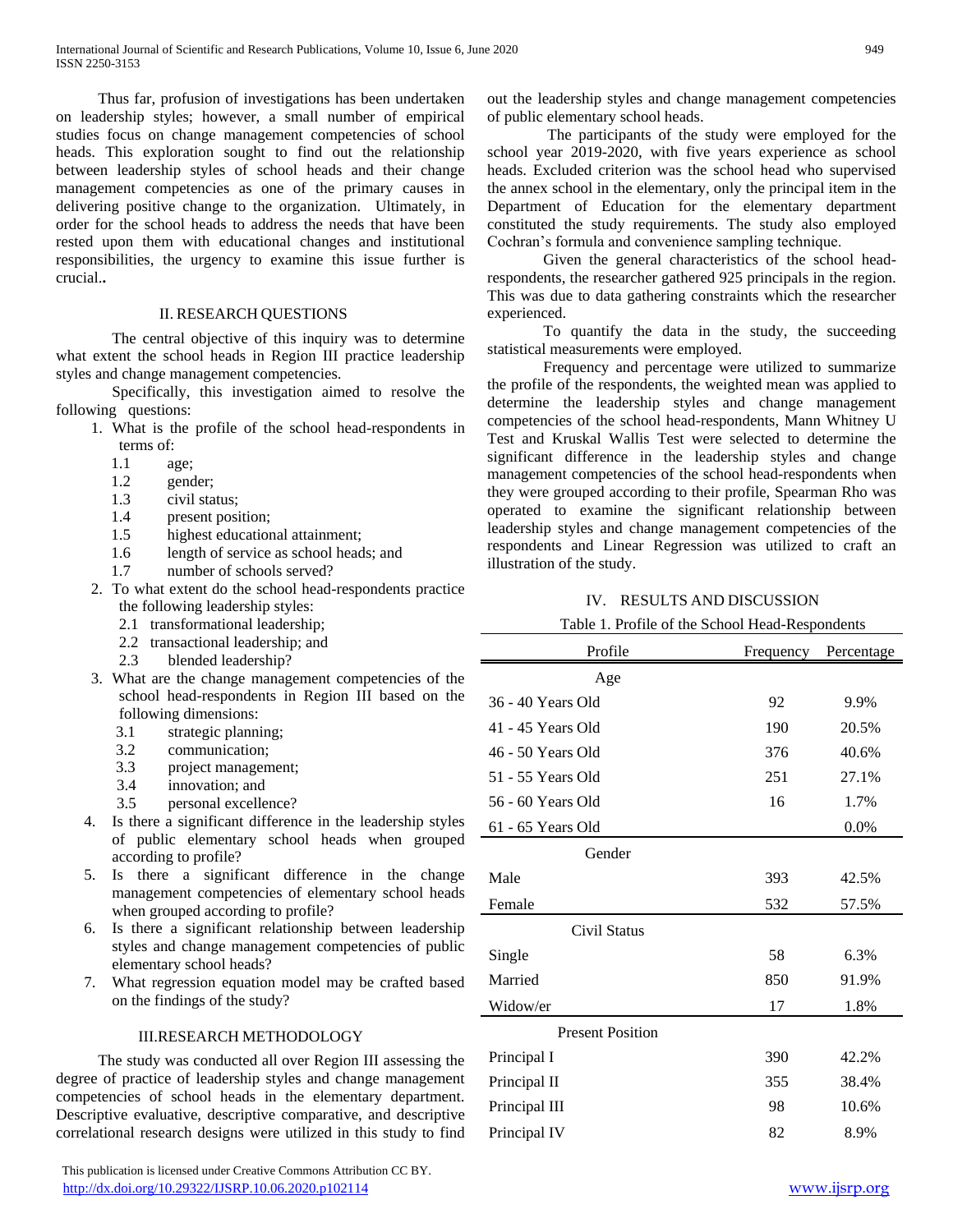| <b>Highest Educational Attainment</b> |     |        |
|---------------------------------------|-----|--------|
| MA units                              | 83  | 9.0%   |
| MA Degree                             | 302 | 32.6%  |
| PhD/EdD units                         | 383 | 41.4%  |
| PhD/EdD Degree                        | 157 | 17.0%  |
| Length of Service as a School Head    |     |        |
| 5 to 10 Years                         | 319 | 34.5%  |
| 11 to 15 Years                        | 281 | 30.4%  |
| 16 to 20 Years                        | 292 | 31.6%  |
| 21 to 25 Years                        | 17  | 1.8%   |
| 31 to 35 Years                        | 16  | 1.7%   |
| Number of Schools Served              |     |        |
| 2 to 5 Schools                        | 890 | 96.2%  |
| 6 to 10 Schools                       | 35  | 3.8%   |
| Total                                 | 925 | 100.0% |

Table 1 reveals the profile of the respondents. It can be gleaned from the table that 925 responses of the school heads from Region III were acquired. The largest part of the respondents was aged between 46 to 50 years old with 40.6%; followed by those between 51 to 55 years of age with 27.1%; third-largest was aged between 41 to 45 with 20.5%; fourth was between 36 to 40 years young with 9.9%, last of all was 56 to 60 years of age with 1.7%.

Out of 925 school head-respondents who took part in the study, majority were females 532 (57.5%) and 393 (42.5%) were males. Majority were married 850 (91.9%); 58 (6.3%) were single; and 17 (1.8%) were widow or widower. In terms of the position held by the school heads, significant majority held the position of Principal I in the region with 390 (42.2%); 355 (38.4%) were Principal II; 98 (10.6%) were Principal III; and 82 (8.9%) were Principal IV.

With reference to the highest educational attainment of the respondents, the school heads in Region III predominantly had units in doctoral degrees with 383 (41.4%), considerable number of the school heads were master degree holders 302 (32.6%) while 157 (17.0%) gained their doctorate. In relation to the length of service as school heads, majority of the respondents served 5 to 10 years with 34.5%; second highest is between 11 to 15 years with 30.4%; and third is between 16 to 20 years of service as school heads in the department.

With regard to the number of school served, a large proportion of the respondents served 2 to 5 elementary schools with 890 (96.2%); whereas, insignificant percentage (3.8%) of school heads served 6 to 10 schools in the region.

Table 2.1 Extent of Transformational Leadership Style Practices among School Heads

| <b>Transformational Leadership</b> | Weighted<br>Mean | <i><b>Oualitative</b></i><br>Description |
|------------------------------------|------------------|------------------------------------------|
|------------------------------------|------------------|------------------------------------------|

 This publication is licensed under Creative Commons Attribution CC BY. <http://dx.doi.org/10.29322/IJSRP.10.06.2020.p102114> [www.ijsrp.org](http://ijsrp.org/)

|    | Idealized Influence (Attributed)                                       |      |              |
|----|------------------------------------------------------------------------|------|--------------|
| 1. | As a school head, I make others feel<br>good around me.                | 3.98 | Frequently   |
| 2. | I have complete faith in my<br>subordinates.                           | 3.76 | Frequently   |
| 3. | Others are proud to be associated<br>with me                           | 3.69 | Frequently   |
|    | Average Weighted Mean                                                  | 3.81 | Frequently   |
|    | Idealized Influence (Behavior)                                         |      |              |
| 4. | I can express with a few simple<br>words what I could do and would do. | 3.48 | Fairly Often |
| 5. | I provide appealing images to what I<br>can do.                        | 3.83 | Frequently   |
|    | Average Weighted Mean                                                  | 3.65 | Frequently   |
|    | <b>Inspirational Motivation</b>                                        |      |              |
| 6. | I help others find meaning in their<br>works.                          | 3.96 | Frequently   |
| 7. | I enable others to think about old<br>problems in a new way.           | 3.49 | Fairly Often |
|    | Average Weighted Mean                                                  | 3.73 | Frequently   |
|    | <b>Intellectual Stimulation</b>                                        |      |              |
| 8. | I provide others with new ways of<br>looking at puzzling things.       | 3.71 | Frequently   |
| 9. | I consider the moral and ethical<br>consequences of decision made.     | 3.87 | Frequently   |
|    | 10. I help others develop their strengths.                             | 3.96 | Frequently   |
|    | Average Weighted Mean                                                  | 3.85 | Frequently   |
|    | <b>Individual Consideration</b>                                        |      |              |
|    | 11. I let others know how I think they are<br>doing.                   | 3.84 | Frequently   |
|    | 12. I give personal attention to others who<br>seem rejected.          | 3.85 | Frequently   |
|    | Average Weighted Mean                                                  | 3.85 | Frequently   |
|    | Grand Weighted Mean                                                    | 3.78 | Frequently   |

*Legend: 1.00-1.49 Once in a while, 1.50-2.49 Sometimes, 2.50-3.49 Fairly Often, 3.50-4.00 Frequently*

The extent of transformational leadership practices among the school heads had generated a grand weighted mean of 3.78 designated as *Frequently.* Substantial number of the respondents yielded positive results among the indicators on transformational leadership.

## Table 2.2 Extent of Transactional Leadership Style Practices among School Heads

| <b>Transactional Leadership</b>                                         | Weighted<br>Mean | <b>Qualitative</b><br>Description |
|-------------------------------------------------------------------------|------------------|-----------------------------------|
| <b>Contingent Reward</b>                                                |                  |                                   |
| I tell others what to do if they want to be<br>rewarded for their work. | 3.80             | Frequently                        |
| 2. I provide recognition / rewards when<br>others reach their goals.    | 3.98             | Frequently                        |
| 3. I call attention to what others can get for<br>what they accomplish. | 3.91             | Frequently                        |
| Average Weighted Mean                                                   | 3.90             | Frequently                        |
|                                                                         |                  |                                   |

Management by Exception (Passive)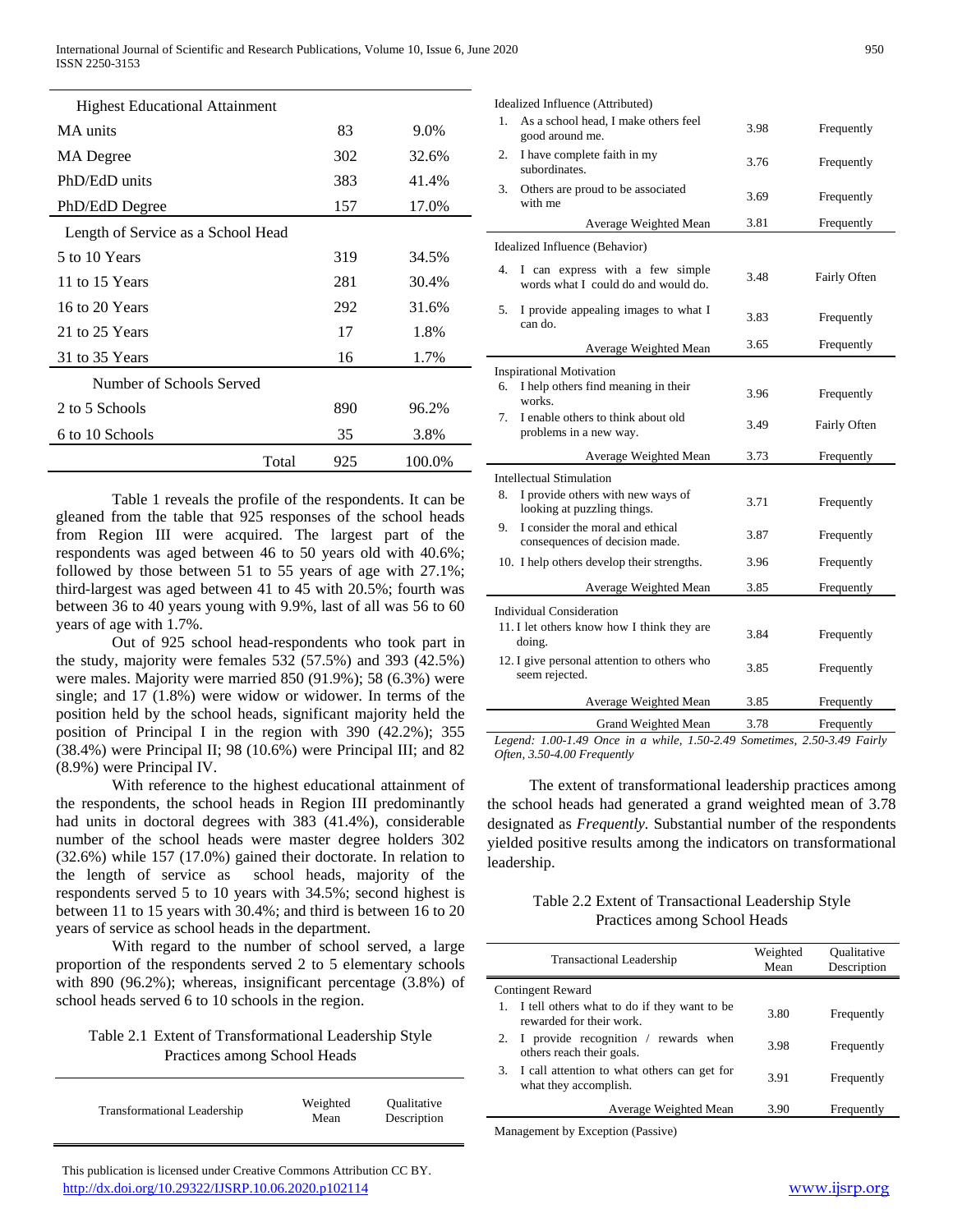| 4. | I am satisfied when others continue<br>working in the same way always.            | 3.65 | Frequently          |
|----|-----------------------------------------------------------------------------------|------|---------------------|
|    | 5. I have the idea "As long as things are<br>working. I do not try to change it". | 2.48 | Sometimes           |
|    | Average Weighted Mean                                                             | 3.06 | <b>Fairly Often</b> |
|    | Management by Exception (Active)                                                  |      |                     |
| 6. | I tell others the standards they have to<br>know to carry out their work.         | 3.44 | <b>Fairly Often</b> |
| 7. | I am contented to let others continue<br>working in the same ways always.         | 2.91 | <b>Fairly Often</b> |
|    | Average Weighted Mean                                                             | 3.17 | <b>Fairly Often</b> |
|    | Grand Weighted Mean                                                               | 3.38 | <b>Fairly Often</b> |

*Legend: 1.00-1.49 Once in a while, 1.50-2.49 Sometimes, 2.50-3.49 Fairly Often, 3.50-4.00 Frequently*

The grand weighted mean of 3.38 represented as *Fairly Often* was obtained by most of the respondents. The findings emphasize that transactional leadership is relatively a common practice of the school heads in the region.

#### Table 2.3 Extent of Practices on Blended Leadership Style among School Heads

| <b>Blended Leadership</b>                                                                                                                            | Weighted<br>Mean | Qualitative<br>Description |
|------------------------------------------------------------------------------------------------------------------------------------------------------|------------------|----------------------------|
| I have my capacity as a school leader to:                                                                                                            |                  |                            |
| 1. Develop a shared vision for the attributes<br>of a next generation school.                                                                        | 3.80             | Frequently                 |
| Develop and implement<br>2.<br>a plan<br>for<br>transforming our teaching and learning<br>system through blended learning.                           | 3.85             | Frequently                 |
| 3.<br>Create a collaborative school culture.                                                                                                         | 3.98             | Frequently                 |
| 4.<br>Lead an engaging application and problem-<br>based learning environment that support<br>creativity, critical thinking, and problem<br>solving. | 3.74             | Frequently                 |
| Support my teachers in making optimum<br>5.<br>use of technologies, digital resources, and<br>data systems.                                          | 3.91             | Frequently                 |
| teachers<br>6.<br>Support<br>in<br>creating<br>my<br>personalized, competency-based, flexible<br>learning environments.                              | 3.73             | Frequently                 |
| 7.<br>community<br>support<br>Build<br>for<br>new<br>approaches to teaching and learning.                                                            | 3.87             | Frequently                 |
| Use proven approaches for leading and<br>8.<br>managing the necessary changes specific to<br>this work.                                              | 3.96             | Frequently                 |
| Grand Weighted Mean                                                                                                                                  | 3.86             | Frequently                 |

*Legend: 1.00-1.49 Once in a while, 1.50-2.49 Sometimes, 2.50-3.49 Fairly Often, 3.50-4.00 Frequently*

The grand weighted mean of 3.86 classified as *Frequently* was generated among the school heads being studied. All indicators on blended leadership resulted the same interpretation acquired by the respondents. From these, it would positively mean that the school heads performed blended leadership consistently.

#### Table 3.1 Change Management Competencies as to Strategic Planning Among School Heads

 This publication is licensed under Creative Commons Attribution CC BY. <http://dx.doi.org/10.29322/IJSRP.10.06.2020.p102114> [www.ijsrp.org](http://ijsrp.org/)

| <b>Strategic Planning</b>                                                                          | Weighted<br>Mean | Qualitative<br>Description |
|----------------------------------------------------------------------------------------------------|------------------|----------------------------|
| As a school head, I can                                                                            |                  |                            |
| 1. Establish E-BEIS/SIS and baseline data of all<br>performance indicators.                        | 3.84             | Frequently                 |
| 2. Involve all internal and external stakeholders<br>in developing SIP/AIP.                        | 3.85             | Frequently                 |
| 3. Utilize data, SBM assessment, TSNA, and<br>strategic planning in the development of<br>SIP/AIP. | 3.74             | Frequently                 |
| 4. Align the SIP/AIP with national, regional and<br>local education policies and thrusts.          | 3.96             | Frequently                 |
| 5. Communicate effectively SIP/AIP to internal<br>and external stakeholders.                       | 3.96             | Frequently                 |
| 6. Resolve problems at the school level.                                                           | 3.97             | Frequently                 |
| 7. Assist teachers and students to understand<br>problems and identify possible solutions.         | 3.61             | Frequently                 |
| 8. Analyze cause/s of problems critically and<br>objectively.                                      | 3.32             | Fairly Often               |
| 9. Address the causes of the problem rather than<br>symptoms.                                      | 3.63             | Frequently                 |
| 10. Explore several approaches in handling<br>problems.                                            | 3.32             | Fairly Often               |
| 11. Demonstrate a proactive approach to problem<br>solving.                                        | 3.34             | Fairly Often               |
| Grand Weighted Mean                                                                                | 3.68             | Frequently                 |
| Legend: 1.00-1.49 Once in a while $1.50-2.49$ Sometimes $2.50-3.49$ Fairly                         |                  |                            |

*Legend: 1.00-1.49 Once in a while, 1.50-2.49 Sometimes, 2.50-3.49 Fairly Often, 3.50-4.00 Frequently*

Majority of the school heads in the region were wellversed in terms of strategic planning. The grand weighted mean of 3.68 which is understood as *Frequently*, represents a significant level of performance demonstrated by most of the respondents.

#### Table 3.2 Change Management Competencies as to Communication among School Heads

| Communication                                                                                                                                        | Weighted<br>Mean | <b>Qualitative</b><br>Description |
|------------------------------------------------------------------------------------------------------------------------------------------------------|------------------|-----------------------------------|
| As a school head, I can<br>1. Communicate effectively to staff and other<br>stakeholders in both oral and written forms.                             | 3.42             | Fairly<br>Often                   |
| 2. Ensure clear, consistent and interactive<br>communication to receive buy-in from the<br>school community.                                         | 3.75             | Frequently                        |
| 3. Listen to stakeholders' needs and concerns and<br>respond appropriately in consideration of the<br>political, social, legal and cultural context. | 3.42             | Fairly<br>Often                   |
| Grand Weighted Mean                                                                                                                                  | 3.53             | Frequently                        |

*Legend: 1.00-1.49 Once in a while, 1.50-2.49 Sometimes, 2.50-3.49 Fairly Often, 3.50-4.00 Frequently*

Communication competency of the school heads is assessed by the subsequent indicators and provided in Table 3.2. It comprises of three measures. The school head-respondents obtained an average weighted mean of 3.53 interpreted as *Frequently*. Among the three indicators of this dimension, two indicators fell on identical group as *Fairly Often* (3.42) which indicates that the school head-respondents communicated effectively to staff and other stakeholders. Furthermore, the respondents listened to stakeholders' needs and concerns and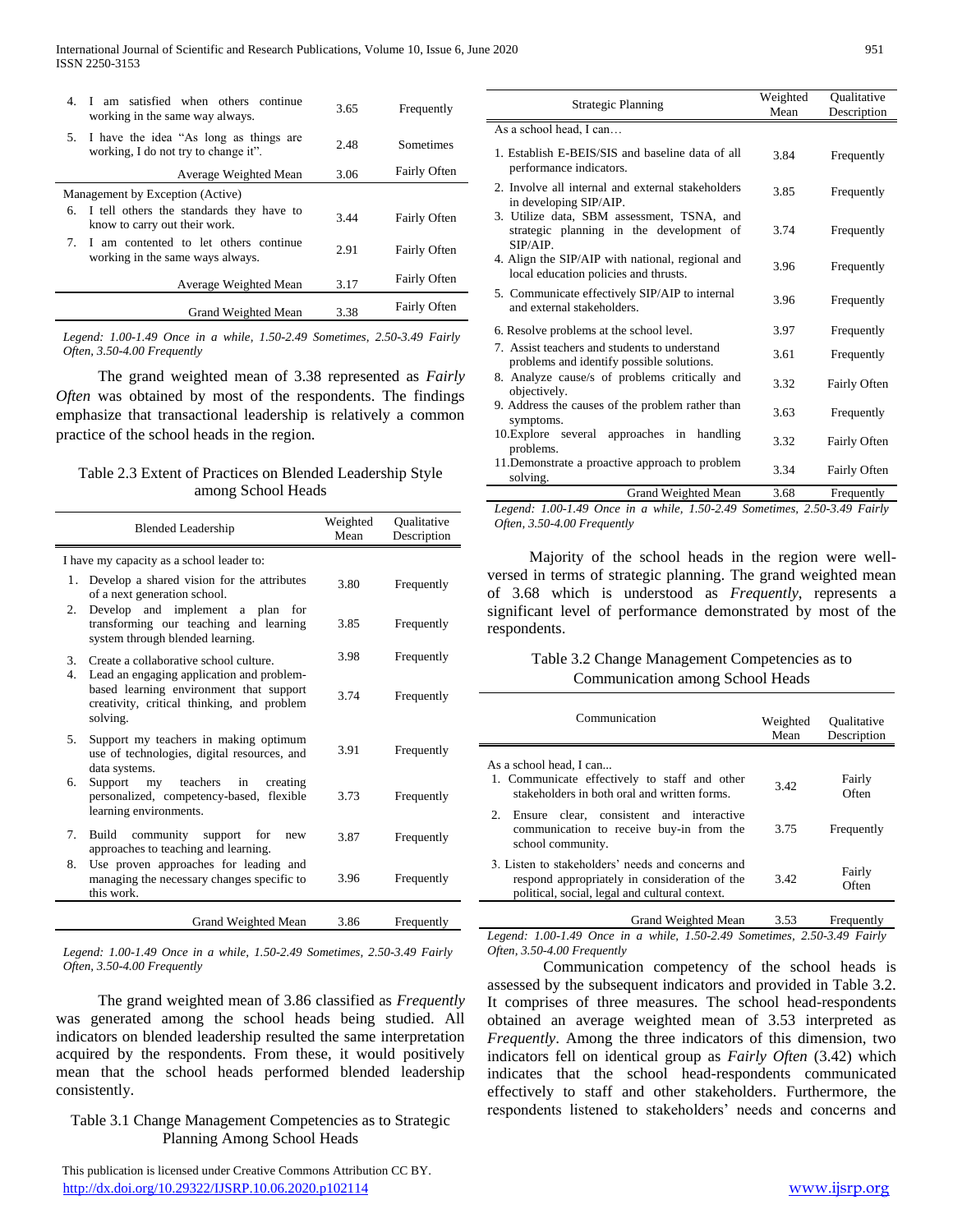responded appropriately in consideration of the political, social, legal, and cultural context.

Table 3.3 Change Management Competencies as to Project Management among School Heads

|    | Project Management                                                    | Weighted<br>Mean | Oualitative<br>Description |
|----|-----------------------------------------------------------------------|------------------|----------------------------|
|    | As a school head, I can                                               |                  |                            |
|    | 1. Lead in formulating a plan of action for<br>programs and projects. | 3.76             | Frequently                 |
| 2. | Ensure that programs and projects support<br>student performance.     | 3.77             | Frequently                 |
| 3. | Supervise and evaluate program and<br>project implementation.         | 3.77             | Frequently                 |
|    | Grand Weighted Mean                                                   | 3.77             | Frequently                 |

*Legend: 1.00-1.49 Once in a while, 1.50-2.49 Sometimes, 2.50-3.49 Fairly Often, 3.50-4.00 Frequently*

Highlighted in Table 3.3 is the change management competencies as to project management among the school headrespondents. It comprises of three measures. Indicator 2 which contains the ability of the school head to ensure that programs and projects support student performance and indicator 3 which signifies the ability of the school head to supervise and evaluate program and project implementation yielded similar weighted mean of 3.77 specified as *Frequently*..The grand weighted mean of 3.77 interpreted as *Frequently* was acquired by the respondents. All three indicators from this dimension yielded the same results.

## Table 3.4 Change Management Competencies as to Innovation among School Heads

|    | Innovation                                                                                                                                            | Weighted<br>Mean | Oualitative<br>Description |
|----|-------------------------------------------------------------------------------------------------------------------------------------------------------|------------------|----------------------------|
|    | As a school head, I can                                                                                                                               |                  |                            |
| 1. | local.<br>national<br>global<br>Asses<br>and<br>challenges and trends in education and<br>their implications for the school.                          | 3.49             | Fairly Often               |
| 2. | Maintain an open mind towards ideas to<br>reach creative solutions to educational<br>problems.                                                        | 3.48             | Fairly Often               |
| 3. | Assess forces that promote and inhibit<br>change and innovation and utilize results.                                                                  | 3.42             | Fairly Often               |
| 4. | Facilitate change and promote innovations<br>consistent with current and future school<br>community needs.                                            | 3.38             | Fairly Often               |
| 5. | Empower and support school staff to<br>design program for change and innovation<br>that demonstrate problem-solving and<br>creative learning process. | 3.84             | Frequently                 |
| б. | Lead the school in responding<br>to<br>uncertain and ambiguous environment.                                                                           | 3.96             | Frequently                 |
| 7. | Foster collegial movement to sustain<br>creativity and innovation.                                                                                    | 3.47             | Fairly Often               |
| 8. | Recognize and reward those who initiate<br>and sustain change and innovation.                                                                         | 3.74             | Frequently                 |
| 9. | Demonstrate a willingness to act against<br>the traditional ways when they impede<br>change and innovations for performance<br>improvement.           | 3.39             | Fairly Often               |

| 10. | Evaluate the impact of change and<br>innovation.             | 3.39 | Fairly Often |
|-----|--------------------------------------------------------------|------|--------------|
|     | Facilitate institutionalization of change<br>and innovation. | 3.79 | Frequently   |

Grand Weighted Mean 3.58 Frequently *Legend: 1.00-1.49 Once in a while, 1.50-2.49 Sometimes, 2.50-3.49 Fairly Often, 3.50-4.00 Frequently*

The school heads revealed to be regularly employing innovation in the framework of change management with an average weighted mean of 3.58. Seven indicia under this portion established qualitative descriptions of *Fairly Often*. The highest mean concerned with leading the school in responding to uncertain and ambiguous environment garnered 3.96 weighted mean. Second highest dealt with empowering and supporting school staff to design program for change and innovation that demonstrate problem-solving and creative learning process which obtained 3.84 weighted mean interpreted as *Frequently*. These records prove that the school heads were constantly engaging innovations in their particular institution.

Table 3.5 Change Management Competencies as to Personal Excellence among School Heads

|    | Personal Excellence                                                                                                                             | Weighted<br>Mean | Oualitative<br>Description |
|----|-------------------------------------------------------------------------------------------------------------------------------------------------|------------------|----------------------------|
|    | As a school leader, I can                                                                                                                       |                  |                            |
| 1. | Demonstrate understanding of what is<br>important, what is not, and what should be<br>worked on.                                                | 3.39             | Fairly<br>Often            |
| 2. | Focus attention on critical tasks and manage<br>conflicting demands.                                                                            | 3.47             | Fairly<br>Often            |
| 3. | Use effective time management techniques<br>and always be aware of timelines.                                                                   | 3.87             | Frequently                 |
| 4. | Exercise sound judgment based on facts,<br>experience, and functional knowledge.                                                                | 3.37             | Fairly<br>Often            |
| 5. | Demonstrate the ability to make timely and<br>effective decision based on prescribed<br>national policies, appropriate tools, and<br>processes. | 3.39             | Fairly<br>Often            |
| 6. | Take responsibility for decisions made.                                                                                                         | 3.86             | Frequently                 |
|    | Grand Weighted Mean                                                                                                                             | 3.56             | Frequently                 |

*Legend: 1.00-1.49 Once in a while, 1.50-2.49 Sometimes, 2.50-3.49 Fairly Often, 3.50-4.00 Frequently*

Personal excellence of the school heads acquired an average weighted mean of 3.56 and counted as *Frequently*. Among the six indicators, it shows that indicator 4 under this dimension has the lowest mean with 3.37 and interpreted as *Fairly Often.* It addresses the practice of sound judgment based on facts, experience, and functional knowledge. Second lowest is indicator 1 which demonstrates the understanding of a school head of what is important, what is not, and what should be worked on and indicator 5 which demonstrates the ability of the school head to make timely and effective decision based on prescribed national policies, appropriate tools and processes. Both obtained 3.39 weighted mean interpreted as *Fairly Often*.

Table 4. Test of Significant Difference in the Leadership Styles of School Heads when Grouped According to Profile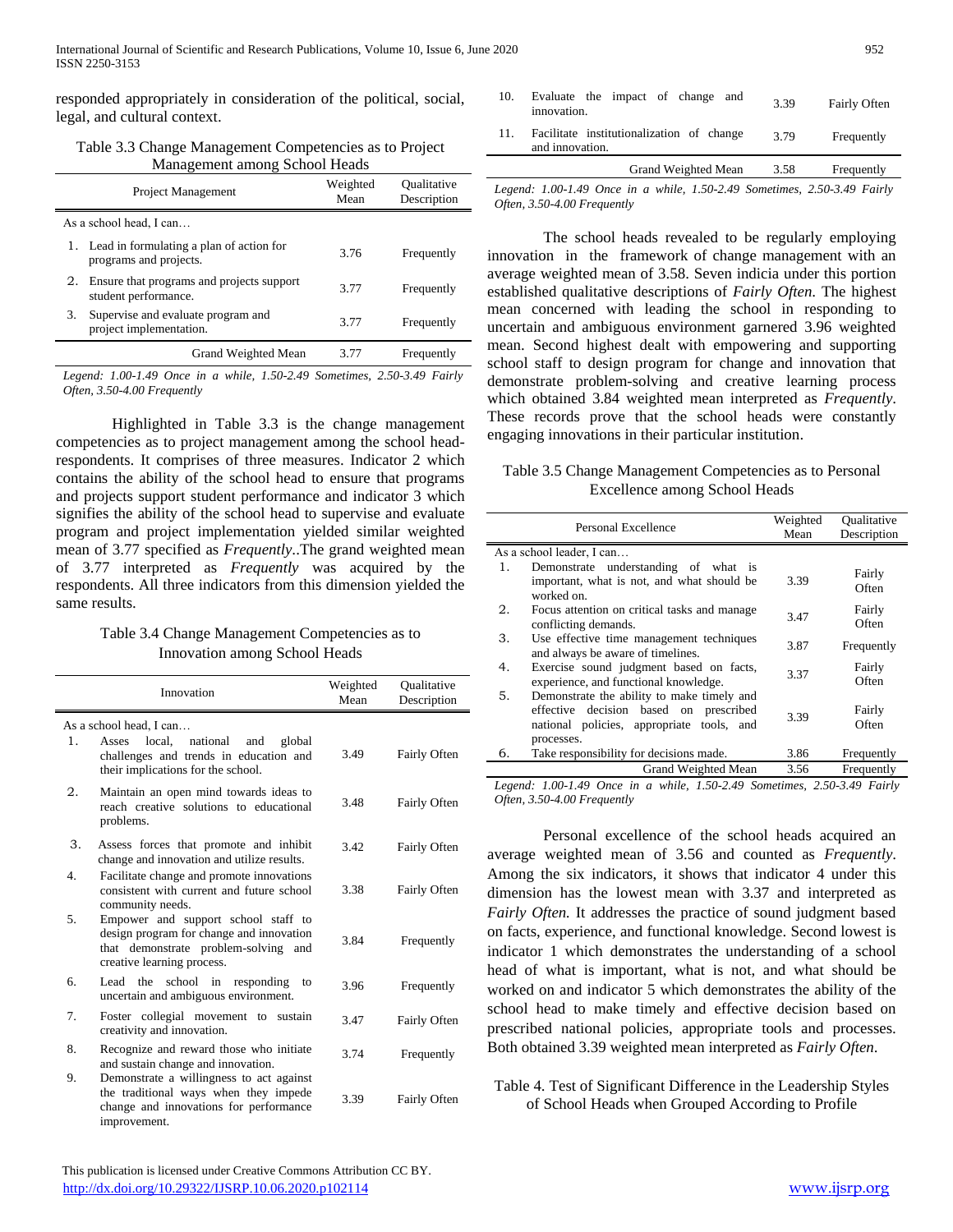|                                       | Leadership Styles                       |                                            |                                            |  |
|---------------------------------------|-----------------------------------------|--------------------------------------------|--------------------------------------------|--|
| Profile                               | Transformational<br>Leadership          | Transactional<br>Leadership                | Blended<br>Leadership                      |  |
| Age                                   |                                         |                                            |                                            |  |
| P-Value                               | 0.000<br>*56-60 Years Old               | 0.000<br>*56-60 Years<br>Old               | 0.003<br>*56-60 Years<br>Old               |  |
| Remark                                | Significant                             | Significant                                | Significant                                |  |
| Gender                                |                                         |                                            |                                            |  |
| P-Value                               | 0.000<br>*Female                        | 0.812                                      | 0.012<br>*Female<br><b>Not</b>             |  |
| Remark                                | Significant                             | Not Significant                            | Significant                                |  |
| <b>Civil Status</b><br>P-Value        | 0.016<br>*Widow/er                      | 0.134                                      | 0.001<br>*Widow/er<br>Not                  |  |
| Remark                                | Significant                             | Not Significant                            | Significant                                |  |
| <b>Present Position</b>               |                                         |                                            |                                            |  |
| P-Value<br>Remark                     | 0.000<br>*Principal IV<br>Significant   | 0.000<br>*Principal IV<br>Significant      | 0.000<br>*Principal IV<br>Significant      |  |
| <b>Highest Educational Attainment</b> |                                         |                                            |                                            |  |
| P-Value<br>Remark                     | 0.000<br>*PhD/EdD Degree<br>Significant | 0.000<br>*PhD/EdD<br>Degree<br>Significant | 0.000<br>*PhD/EdD<br>Degree<br>Significant |  |
| Length of Service as a School Head    |                                         |                                            |                                            |  |
| P-Value                               | 0.000<br>*31-35 Years                   | 0.000<br>*31-35 Years                      | 0.000<br>*31-35 Years                      |  |
| Remark                                | Significant                             | Significant                                | Significant                                |  |
| Number of Schools Served              |                                         |                                            |                                            |  |
| P-Value                               | 0.000<br>*2-5 Schools                   | 0.247                                      | 0.803<br><b>Not</b>                        |  |
| Remark                                | Significant                             | Not Significant                            | Significant                                |  |

*Legend: Significant at P<0.05, \*Highest Assessment*

With regard to transformational leadership, the computed P-values for age  $(P=0.000)$ , gender  $(P=0.000)$ , civil status (P=0.016), present position (P=0.000), highest educational attainment  $(P=0.000)$ , length of service as a school head  $(P=0.000)$ , and number of schools served  $(P=0.000)$  are less than 0.05 level of significance; thus, the null hypothesis is rejected.

Corresponding to transactional leadership, the computed P-values for age (P=0.000), present position (P=0.000), highest educational attainment (P=0.000), and length of service as a school head (P=0.000) are less than 0.05 level of significance; thus, the null hypothesis is rejected, on the other hand, since the computed P-values for gender (P=0.812), civil status (P=0.134), and number of schools served  $(P=0.247)$  are greater than 0.05 level of significance; thus, it fails to reject the null hypothesis.

Lastly, with regard to blended leadership, the computed P-values for age  $(P=0.003)$ , gender  $(P=0.012)$ , civil status (P=0.001), present position (P=0.000), highest educational attainment  $(P=0.000)$ , and length of service as a school head (P=0.000) are less than 0.05 level of significance; thus, the null hypothesis is rejected, on the other hand, since the computed Pvalue for number of schools served  $(P=0.803)$  is greater than 0.05 level of significance, thus, it fails to reject the null hypothesis.

|                                    | <b>Change Management Competencies</b> |                                |                                |                                   |                                     |
|------------------------------------|---------------------------------------|--------------------------------|--------------------------------|-----------------------------------|-------------------------------------|
| Profile                            | Strategic<br>Planning                 | Communication                  | Project<br>Management          | Innovation                        | Personal<br>Excellence              |
| Age                                |                                       |                                |                                |                                   |                                     |
| $P -$<br>Value                     | 0.000<br>$*41 - 45$<br>Years Old      | 0.000<br>$*41-45$<br>Years Old | 0.000<br>$*41-45$<br>Years Old | 0.000<br>$*41-45$<br>Years<br>Old | 0.000<br>$*41 - 45$<br>Years<br>Old |
| Remark                             | Significant                           | Significant                    | Significant                    | Significant                       | Significant                         |
| Gender<br>P-<br>Value              | 0.767                                 | 0.581                          | 0.000<br>*Female               | 0.002<br>*Male                    | 0.001<br>*Male                      |
| Remark                             | Not<br>Significant                    | Not<br>Significant             | Significant                    | Significant                       | Significant                         |
| Civil Status                       |                                       |                                |                                |                                   |                                     |
| $P -$<br>Value                     | 0.223                                 | 0.016<br>*Widow/er             | 0.141                          | 0.018<br>*Widow/er                | 0.054                               |
| Remark                             | Not<br>Significant                    | Significant                    | Not<br>Significant             | Significant                       | Not<br>Significant                  |
| <b>Present Position</b>            |                                       |                                |                                |                                   |                                     |
| P-<br>Value                        | 0.000<br>*Principal<br>IV             | 0.000<br>*Principal<br>IV      | 0.000<br>*Principal<br>IV      | 0.000<br>*Principal<br>IV         | 0.000<br>*Principal<br>IV           |
| Remark                             | Significant                           | Significant                    | Significant                    | Significant                       | Significant                         |
|                                    | <b>Highest Educational Attainment</b> |                                |                                |                                   |                                     |
| $P -$<br>Value                     | 0.000<br>*PhD/EdD<br>Degree           | 0.000<br>*PhD/EdD<br>Degree    | 0.000<br>*PhD/EdD<br>Degree    | 0.000<br>*PhD/Ed<br>D<br>Degree   | 0.000<br>*PhD/Ed<br>D<br>Degree     |
| Remark                             | Significant                           | Significant                    | Significant                    | Significant                       | Significant                         |
| Length of Service as a School Head |                                       |                                |                                |                                   |                                     |
| $P-$<br>Value                      | 0.000<br>$*31 - 35$<br>Years          | 0.000<br>$*31-35$<br>Years     | 0.000<br>$*31-35$<br>Years     | 0.000<br>$*31-35$<br>Years        | 0.000<br>$*31-35$<br>Years          |
| Remark                             | Significant                           | Significant                    | Significant                    | Significant                       | Significant                         |
| Number of Schools Served           |                                       |                                |                                |                                   |                                     |
| Р-<br>Value                        | 0.387                                 | 0.595                          | 0.029<br>$*2-5$<br>Schools     | 0.956                             | 0.998                               |
| Remark                             | Not<br>Significant                    | Not<br>Significant             | Significant                    | Not<br>Significant                | Not<br>Significant                  |

*Legend: Significant at P<0.05, \*Highest Assessment*

With reference to strategic planning, the computed Pvalues for age  $(P=0.000)$ , present position  $(P=0.000)$ , highest educational attainment (P=0.000), and length of service (P=0.000) are less than 0.05 level of significance; thus, the null hypothesis is rejected, on the other hand, since the computed Pvalues for gender ( $P=0.767$ ), civil status ( $P=0.223$ ), and number of school served  $(P=0.387)$  are greater than 0.05 level of significance; thus, it fails to reject the null hypothesis.

Concerning to communication domain, the computed Pvalues for age  $(P=0.000)$ , civil status  $(P=0.016)$ , present position (P=0.000), highest educational attainment (P=0.000), and length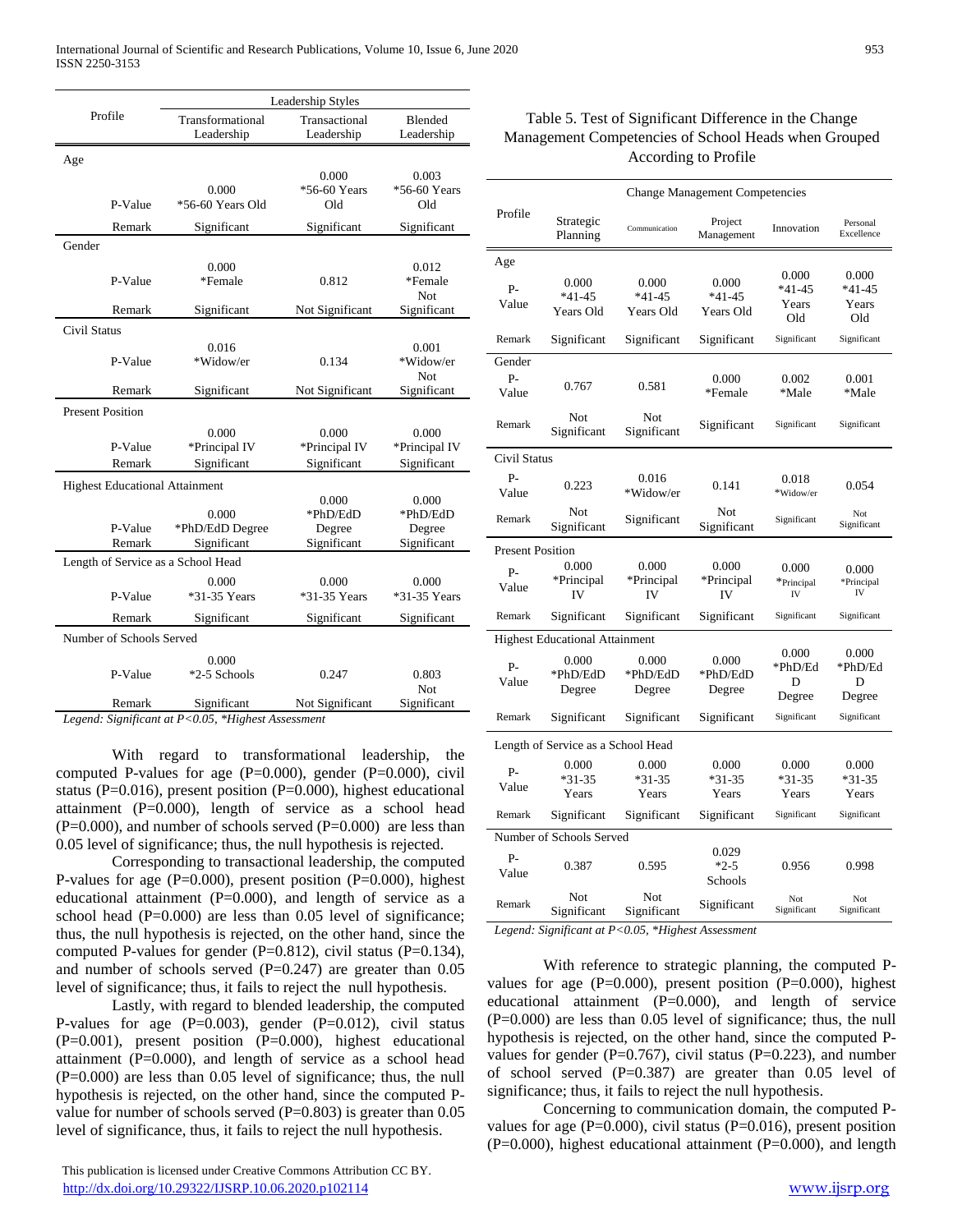of service  $(P=0.000)$  are less than 0.05 level of significance; thus, the null hypothesis is rejected, on the other hand, since the computed P-values for gender (P=0.581) and number of school served  $(P=0.595)$  are greater than 0.05 level of significance; thus, it fails to reject the null hypothesis.

Concerning to project management, the computed Pvalues for age  $(P=0.000)$ , gender  $(P=0.000)$ , present position  $(P=0.000)$ , highest educational attainment  $(P=0.000)$ , length of service  $(P=0.000)$  and number of schools served  $(P=0.029)$  are less than 0.05 level of significance; thus, the null hypothesis is rejected, on the other hand, since the computed P-value for civil status ( $P=0.141$ ) is greater than 0.05 level of significance; thus, it fails to reject the null hypothesis.

Within the scope of the innovation domain, the computed P-values for age (P=0.000), gender (P=0.002), civil status (P=0.018), present position (P=0.000), highest educational attainment ( $P=0.000$ ) and length of service ( $P=0.000$ ) are less than 0.05 level of significance; thus, the null hypothesis is rejected, on the other hand, since the computed P-value for number of schools served  $(P=0.956)$  is greater than 0.05 level of significance; thus, it fails to reject the null hypothesis.

In light to personal excellence domain, the computed Pvalues for age  $(P=0.000)$ , gender  $(P=0.001)$ , present position  $(P=0.000)$ , highest educational attainment  $(P=0.000)$ , and length of service (P=0.000) are less than 0.05 level of significance; thus, the null hypothesis is rejected, on the other hand, since the computed P-values for civil status (P=0.054) and number of schools served (P=0.998) are greater than 0.05 level of significance; thus, it fails to reject the null hypothesis.

## Table 6. Test of Significant Relationship between Leadership Styles and Change Management Competencies of School Heads

|                                | <b>Change Management Competencies</b> |                                              |       |             |  |
|--------------------------------|---------------------------------------|----------------------------------------------|-------|-------------|--|
| Leadership Styles              | Correlation<br>Coefficient            | <b>Oualitative</b><br>P-Value<br>Description |       | Decision    |  |
| Transformational<br>Leadership | 0.443                                 | Moderate<br>Positive<br>Relationship         | 0.000 | Significant |  |
| Transactional<br>Leadership    | 0.589                                 | Moderate<br>Positive<br>Relationship         | 0.000 | Significant |  |
| <b>Blended</b><br>Leadership   | 0.432                                 | Moderate<br>Positive<br>Relationship         | 0.000 | Significant |  |
| Overall                        | 0.718                                 | High<br>Positive<br>Relationship             | 0.000 | Significant |  |

*Legend: 0.00 No Relationship, +0.00-+0.20 Negligible Relationship, +0.21- +0.40 Low Relationship, +0.41-+0.70 Moderate Relationship, +0.71-+0.90 High Relationship, +0.91-+0.99 Very High Relationship, 1 Perfect Relationship, Significant at P<0.05*

With regard to transformational leadership, the computed correlation coefficient 0.443 with a qualitative description of *Moderate Positive Relationship* is proven to be significant since the computed P-value of 0.000 is less than 0.05 level of significance.

 This publication is licensed under Creative Commons Attribution CC BY. <http://dx.doi.org/10.29322/IJSRP.10.06.2020.p102114> [www.ijsrp.org](http://ijsrp.org/)

In relation to transactional leadership, the computed correlation coefficient 0.589 with a qualitative description of *Moderate Positive Relationship* is proven to be significant since the computed P-value of 0.000 is less than 0.05 level of significance.

In the context of blended leadership, the computed correlation coefficient 0.432 with a qualitative description of *Moderate Positive Relationship* is proven to be significant since the computed P-value of 0.000 is less than 0.05 level of significance.

Finally, the overall correlation coefficient of 0.718 with a P-value of 0.000 shows that there is a high positive significant relationship between leadership styles and change management competencies of public elementary school heads.

## Regression Equation Model Crafted based on the Findings of the Study

Presented in Figure 1 is the Regression Equation Model of Leadership Styles and Change Management Competencies of the public elementary school heads. The computed P-value for transactional leadership (P=0.000) obtaining the largest beta value of 1.116 in the regression equation proves that transactional leadership has the greatest impact towards change management competencies. On the other hand, the computed Pvalue for blended leadership  $(P=0.000)$  acquiring the lesser beta value of – 0.567 confirms that blended leadership has lesser impact. Further, the computed P-value for transformational leadership (P=0.000) gaining the least beta value of  $-$  0.361 determines that this style of leadership has the least impact on change management competencies of the public elementary school heads.

This implies that Transactional leadership rendered a dominant effect on Change Management Competencies as a result of the bureaucracy in the department. The study also incorporated a strong relationship between leadership styles and change management competencies of the respondents. Combinations of three leadership styles would generate a significant impact and the best change management competencies for the public elementary school heads. These concepts are illustrated below.



Figure 1. Regression Equation Model of Leadership Styles and Change Management Competencies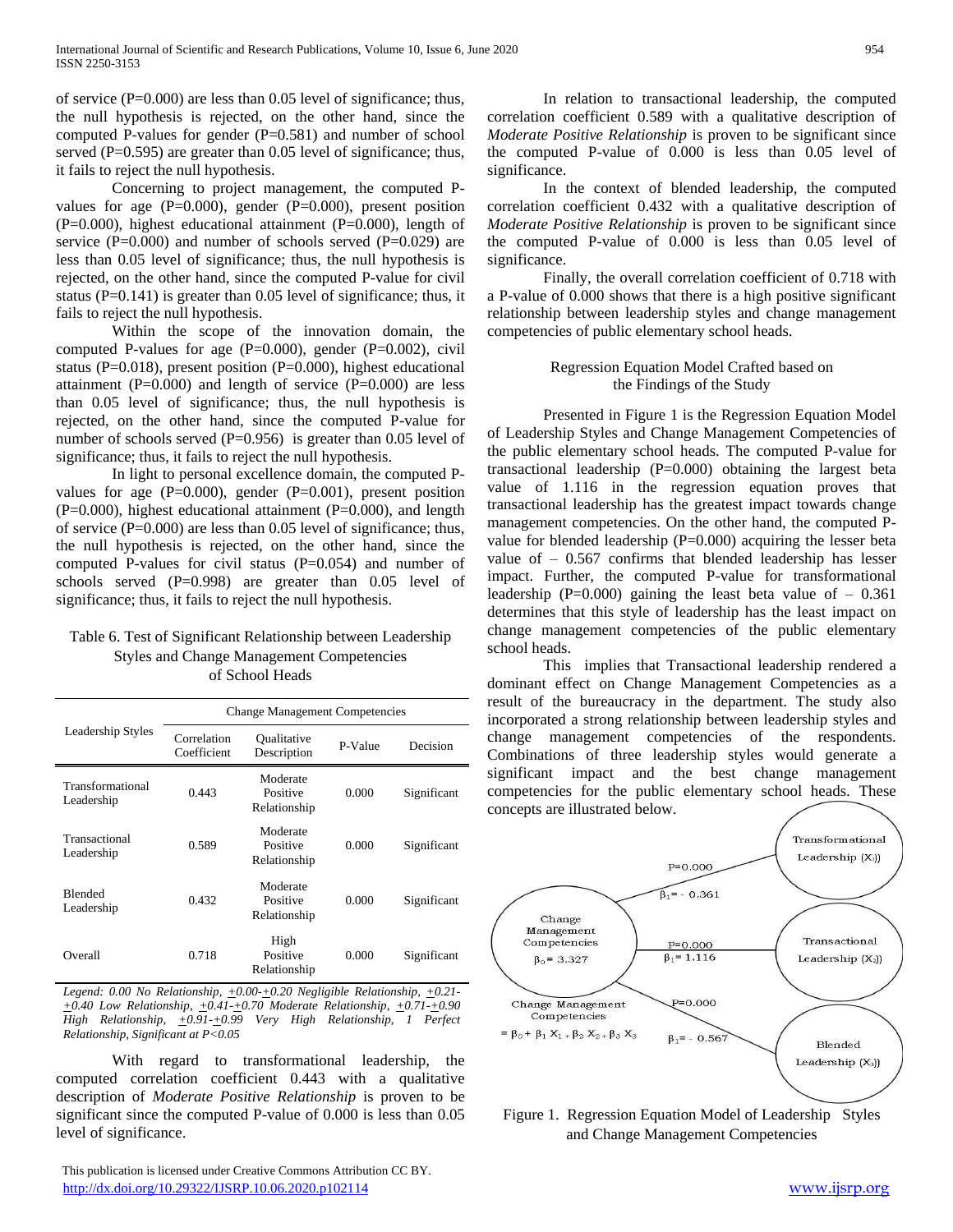## V. CONCLUSIONS AND RECOMMENDATION

Majority of the respondents were in their middle age group. This is the seventh phase of Erickson's Stages of Development which states that when a person becomes a fullgrown adult, he is faced with the issue of generativity versus stagnation. The middle-aged adult desires to be functional and efficient, be instrumental and helps human race. Moreover, the total female school heads were basically twice the quantity of male respondents which signified that there were greater females than males functioning as school heads and administrators of Region III.

Substantial number of the respondents yielded positive results among the indicators on transformational leadership. The data imply that most of the school heads in the study employed transformational leadership style practices. However, lesser extent on expressing with a few simple words in "what I could do and would do" was exhibited by the respondents. It can be concluded that school leaders are not sufficient in expressing or describing their emotions.

Based on the gathered data, it can be concluded that the respondents were at ease in doing things in the same routine because a predictable manner was comfortable. Asking people to change the way they operate or think is asking them to move outside their comfort zone. The findings also emphasized that transactional leadership is relatively a common practice of the school heads in the region. Additionally, the present investigation also indicated that school principals relied more about interchanges between their teachers by which they were rewarded for accomplishing set targets thereby stimulating the teaching personnel to enhance performance.

On the other hand, all indicators on blended leadership resulted the same interpretation acquired by the respondents. From these, it would positively mean that the school heads performed blended leadership consistently.

In terms of strategic planning domain on change management competencies, it can be inferred that the school heads were certainly exercising strategic planning to execute the transformation process in their respective educational institutions.

Within the scope of communication domain, the respondents were skilled in communications. Concurrently, they displayed the precise communication abilities in oral and written means particularly during organizational transformations.

With reference to project management, all three indicators from this dimension yielded the same results. Inference can be resolved that the school heads predominantly exercised project management in the context of change management. Leading, ensuring, supervising, and evaluating projects and programs in DepEd are prevalent among the school heads.

With regard to innovation domain, the school heads were constantly engaging innovations in their particular institution. This is a good indication that the school heads performed their tasks accurately and completely.

Within the scope of personal excellence domain, it can be concluded that the respondents relatively often exhibited good decisions or made decisions on their own because resolutions were just being handed down unto them. It also displays that the school heads were proficient in terms of personal excellence on

 This publication is licensed under Creative Commons Attribution CC BY. <http://dx.doi.org/10.29322/IJSRP.10.06.2020.p102114> [www.ijsrp.org](http://ijsrp.org/)

change management competencies. Preferably, this connotes that the school heads focused on excellence and sustained the teachers in the expansion of objectives and goals of the institution and the department.

When the institutional heads are aging, indications of transformational leadership become more apparent. As a result, they are apt to build more affirmative approaches towards their subordinates and to their respective institution.

The study validated that age, present position, educational background, and length of service as a school head had its weight on transactional leadership. It was also established that more accomplished and more seasoned school leaders were highly possible to demonstrate a transactional leadership.

The school administrators employed a combination of transformational and transactional otherwise blended leadership. It can be drawn that the school head-respondents displayed blended leadership characteristics to lead their teaching staff to accomplish institutional goals. An accomplished school leader does not flourish with no endeavor, understanding, and experience. Logically, elderly and more adept a person becomes, the greater principal he turns into as well.

Knowledge and experience gained as the head of the school had a significant influence on change management competencies of the respondents.

The analysis shows that communication is absolutely integral to the fruition of change. The road to institutional changes can only be done through efficient communication including the development of change abilities of the teaching personnel, preparing them for change and ensuring that they are committed in the process. Further, results of this investigation proved the significance of crafting support system for change among newly promoted or the next-generation school administrators who can then execute their part for their teachers during periods of transformation.

Project management domain indicates a substantial function and is fundamental on the organizational metamorphoses in extremely competitive public education sector.

Innovation is viewed as a key determinant of educational growth in the public elementary school more particularly with seasoned heads of the institutions.

Personal excellence as one of the domains in change management competencies is certainly significant in change transformations of public elementary school heads.

Transformational leadership is essential through the period of change due to the capacity of transformational school leaders to commit teachers and to encourage them to sustain the school leader's preferred direction.

The achieved results indicate that transactional leadership established by the school heads in the study would contribute more on the success of the school specifically in times of organizational change. Blended leadership exerted by the large number of respondents in Region III plays a major ingredient in accelerating change in the department, the teaching personnel, and school leaders who are indispensably fastened together in the change process.

It can be deduced that leadership styles employed by the school leaders provide the basis for educational transformations. Comparably, experienced school leaders in the public